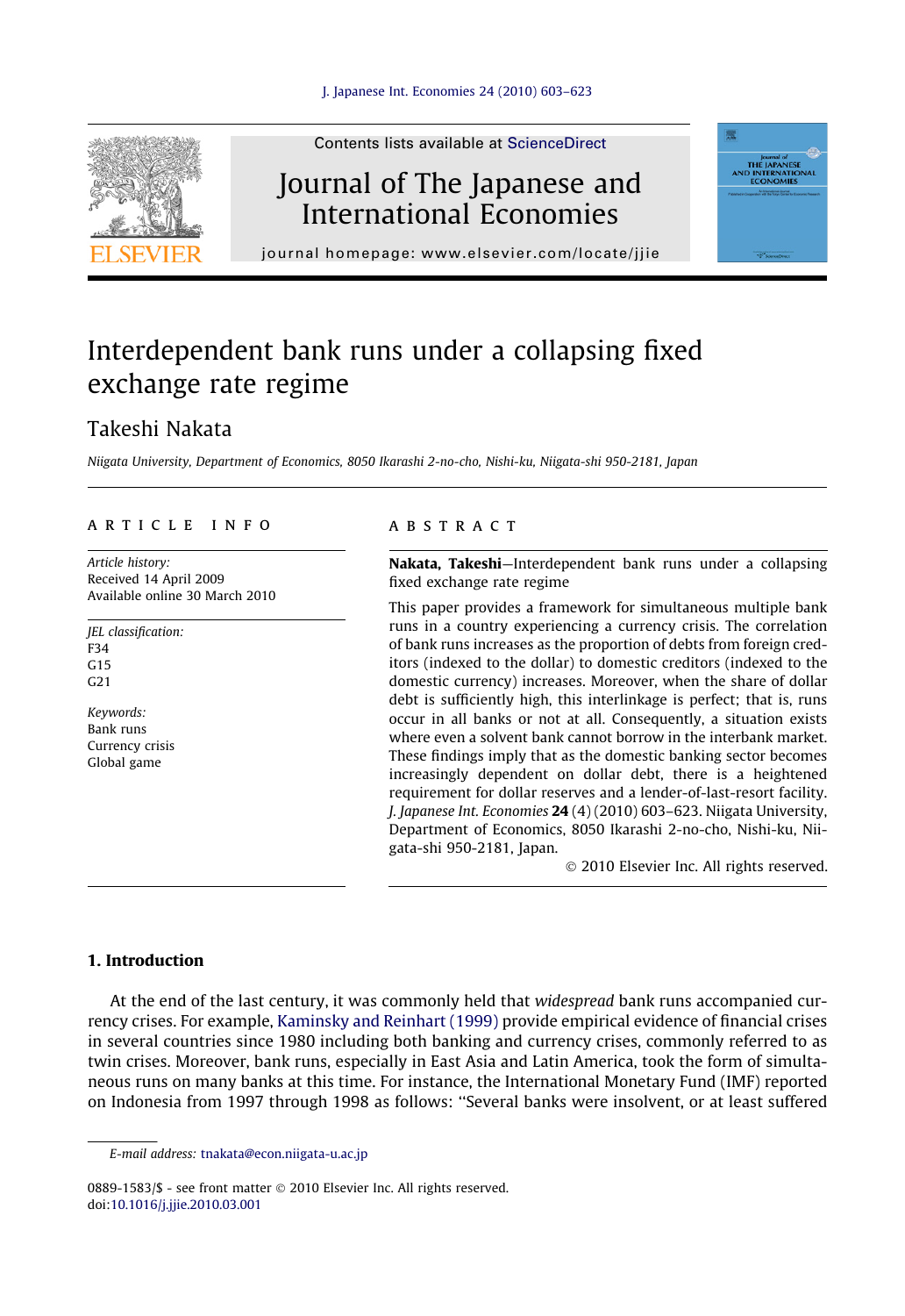| Country                        | Number of banks <sup>2</sup> | Share of total deposits (%) |                  | HH Index |
|--------------------------------|------------------------------|-----------------------------|------------------|----------|
|                                |                              | Three largest banks         | 10 Largest banks |          |
| Republic of Korea <sup>3</sup> | 30                           | 52.8                        | 86.9             | 1263.6   |
| Malaysia                       | 25                           | 44.7                        | 78.3             | 918.9    |
| Philippines                    | 41                           | 39.0                        | 80.3             | 819.7    |
| Thailand                       | 15                           | 47.5                        | 83.5             | 1031.7   |
| Argentina                      | 206                          | 39.1                        | 73.1             | 756.9    |
| <b>Brazil</b>                  | 245                          | 49.9                        | 78.8             | 1220.9   |
| Chile                          | 37                           | 39.5                        | 79.1             | 830.4    |
| Mexico                         | 36                           | 48.3                        | 80.8             | 1005.4   |
| Venezuela                      | 43                           | 43.9                        | 78.6             | 979.2    |

Number of banks and market concentration in selected emerging market banking systems in 1994.<sup>1</sup> Source: IMF staff estimates based on data from Fitch IBCA's Bankscope and official data.

<sup>1</sup> Analysis is based on data available as at the end of 2000 for the 30 largest banks in a specific country, including merger and acquisitions: data on deposits are at end of 1999 or most recent available in Fitch IBCA's Bankscope.

<sup>2</sup> The number of banks is based on official data provided by country authorities, the OECD, or IBCA. In Asia, the total number of banks in a specific country includes only domestic commercial banks.

<sup>3</sup> Includes the mergers between the Kookmin and Housing and commercial banks and the Shinhan and Cheju Banks.

from serious weakness, well before the crises; the banks' difficulties were compounded by the losses incurred when the rupiah began to depreciate. The closure of some banks, together with the absence of coherent strategy for dealing with the others (including the scope of guarantees for depositors), was followed by widespread bank runs that led to calls for massive liquidity support from Bank Indonesia." ([IMF Occasional Paper 178, p. 38.\)](#page--1-0) [Arena \(2008\)](#page--1-0) showed that in East Asia and Latin America, systemic macroeconomic and liquidity shocks that triggered the crises destabilized not only weak banks but also strong banks. To prevent widespread bank failure, large amounts of public funds were then injected into the banking sectors in these regions.<sup>1</sup> When discussing these crises, a common criticism is that local banks borrowed from foreign creditors not in their domestic currency but in dollars. Moreover, each bank lent this money to domestic firms and repaid in the domestic currency. Therefore, when each country's currency drastically depreciated against the dollar, many banks went into default because the amount repayable in dollars had significantly decreased (a currency mismatch problem).

The purpose of this paper is to construct a model where bank runs occur interdependently among a number of banks under twin crises and to analyze how the share of dollar debt in domestic debt affects this interdependency. More specifically, when the domestic currency depreciates, banks may not be repaid if they delay because of the reduction in the possible amount repayable in dollars. Therefore, foreign creditors withdraw their claims before maturity. Each bank that cannot prepare dollars for responding to these withdrawals then exchanges domestic currency for dollars with the monetary authority. If these banks exchange too large an amount, the dollar reserves that the monetary authority holds are exhausted; the fixed exchange rate system then collapses, and the domestic currency depreciates. Consequently, when creditors in one bank withdraw claims denominated in dollars early, the prospect of a domestic currency depreciation increases, and thus creditors in other banks in the same country may also withdraw their dollar claims while they still can.

As shown in Table 1, a distinctive feature of the banking sector in Asian and Latin American countries that experienced currency crises is that the share of large bank deposits is high. In this situation, creditors are more concerned with the actions of creditors in other banks than would be the case if deposits were dispersed across several banks. Namely, they decide strategically whether to withdraw early or to wait in anticipation of the currency depreciation. We describe the actions of depositors here as a noncooperative game. Moreover, we show that strategic complementarities exist between

Table 1

<sup>1</sup> According to [Caprio \(2003\)](#page--1-0), during 1997 and 1999, these fiscal costs comprised some 50–55% of GDP in Indonesia, 26.5% in Korea, 20.5% in Malaysia, 6.7% in Philippines, and 32.8% in Thailand. In the case of Latin America, costs in Argentina were estimated to be 55.3% of GDP through 1980–1982 and 1.6% in 1995. Moreover, in Brazil, 13.2% of GDP was injected during 1994–1996 and 41.2% in Chile over 1981–1983.